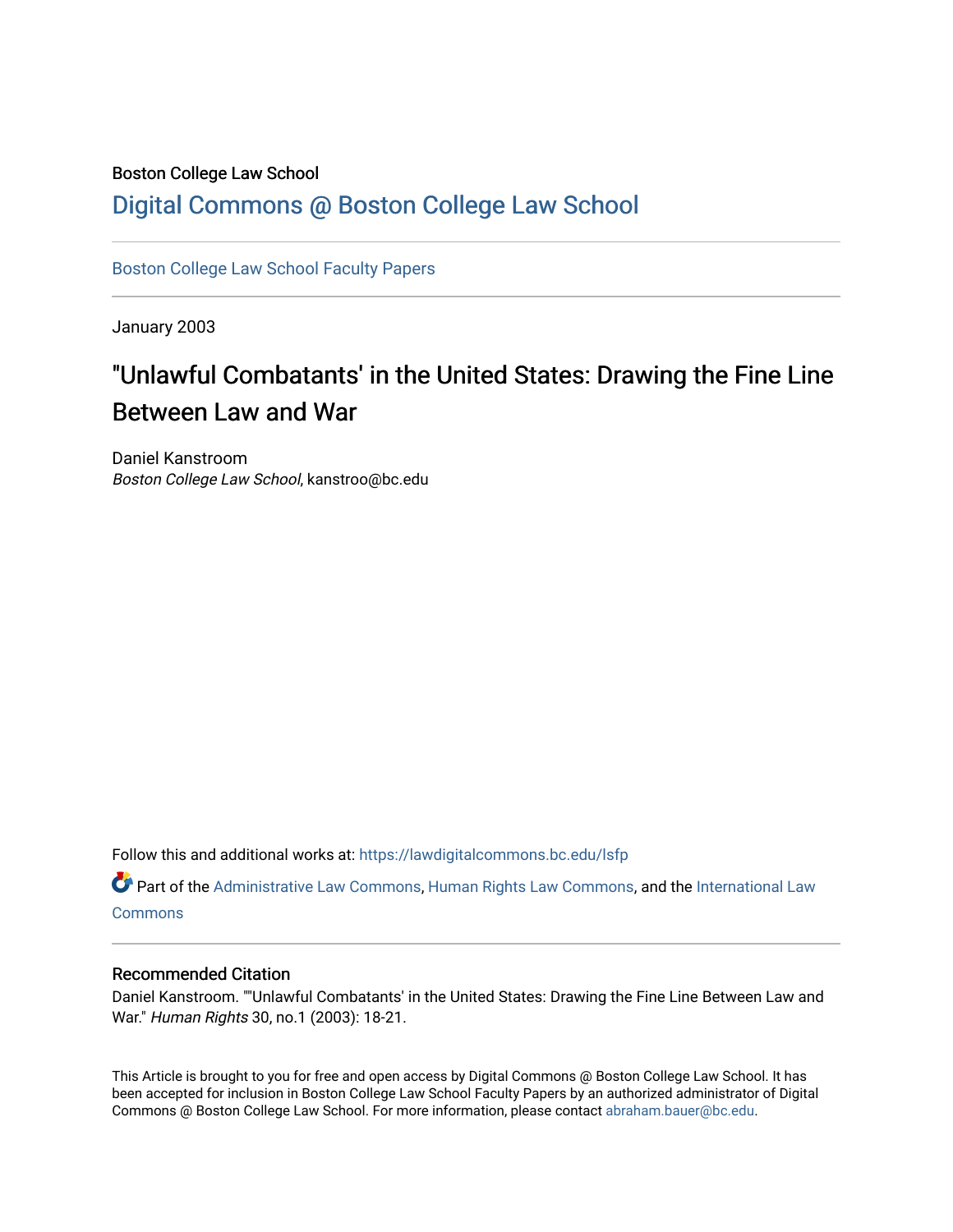# "Unlawful Combatants" in the United **States Drawing the Fine Line Between Law and War**

## **By Daniel Kanstroom**

thousands or tens of thousands of people, you're not terribly interestpotentially a subject for law<br>enforcement. efficient of the contract of the contract of the contract of the contract of the contract of the contract of the contract of the contract of the contract of the contract of the contract of the contract of the contract of t

Donald Rumsfeld, quoted in Tom Brune & John Riley, Taking Liberties; *Collateral* Damage, **NEWSDAY,** Sept. 15, 2002, at **A3.**

May the U.S. government lawfully der, Padilla had allegedly incarcerate a U.S. citizen on U.S. soil converted to Islam in for an indeterminate period in solitary prison, moved to confinement without providing the fol- Egypt, changed his lowing rights: legal process, disclosure name to of evidence, access to counsel, family Abdullah al visitation, and judicial review? Before Muhajir, September 11, 2001, most Americans and, might have thought the question absurd, but this is the reality faced **by** Jose Padilla and Yaser Esam Hamdi, due to **the Taliban in** the Taliban in their having been designated by the **Afghanistan and was** and was a structure of the Afghanistan and was a structure of the Afghanistan and was the Afghanistan and was a structure of the Afghanistan and was a structure of executive branch as "unlawful [or **the contract of the contract of the contract of the contract of transferred from the U.S.** "enemy"] combatants." Like other base at Guantanamo Bay to aspects of enforcement after the the the the the Norfolk Naval Station brig after September 11 attacks---secret removal **authorities discovered he was a U.S. cit**proceedings and unprecedented use of izen born in Louisiana. material witness warrants, for example- according The U.S. government has argued their cases provoke and demand to government that, as "unlawful combatants," both answers to a series of fundamental and sources, met with **Al** Qaeda members. men should continue to be detained in

Anything that comes up in the **Background by the company of the company of the detained as a "material witness." For rea-**<br>United States tends to be looked at **Background** a native-born U.S. citi- sons that remain unclear, United States tends to be looked at Jose Padilla, a native-born U.S. citi- sons that remain unclear, on June 9, 2002 **I** as a law enforcement matter, **'...** zen, allegedly reentered the United he was designated **by** President Bush as decide whether or not he's guilty an "enemy combatant" and sent to a or innocent and give him due states from Afghanistan pursuant to a statement of the memy combatant" and sent to process.' Of course if **...** you've plot to detonate a radioactive naval brig in South Carolina, where got the risk of terroriss.. killing 1 bomb. A Chicago gang member he has been detained incommunicado-uncharged and without ed in whether or not terms where the person is<br>
ed in whether or not the person is<br>
motentially a subject for law

once convicted of mur-

unresolved legal questions of U.S. law. Arrested at O'Hare airport, he was first accordance with the "laws and customs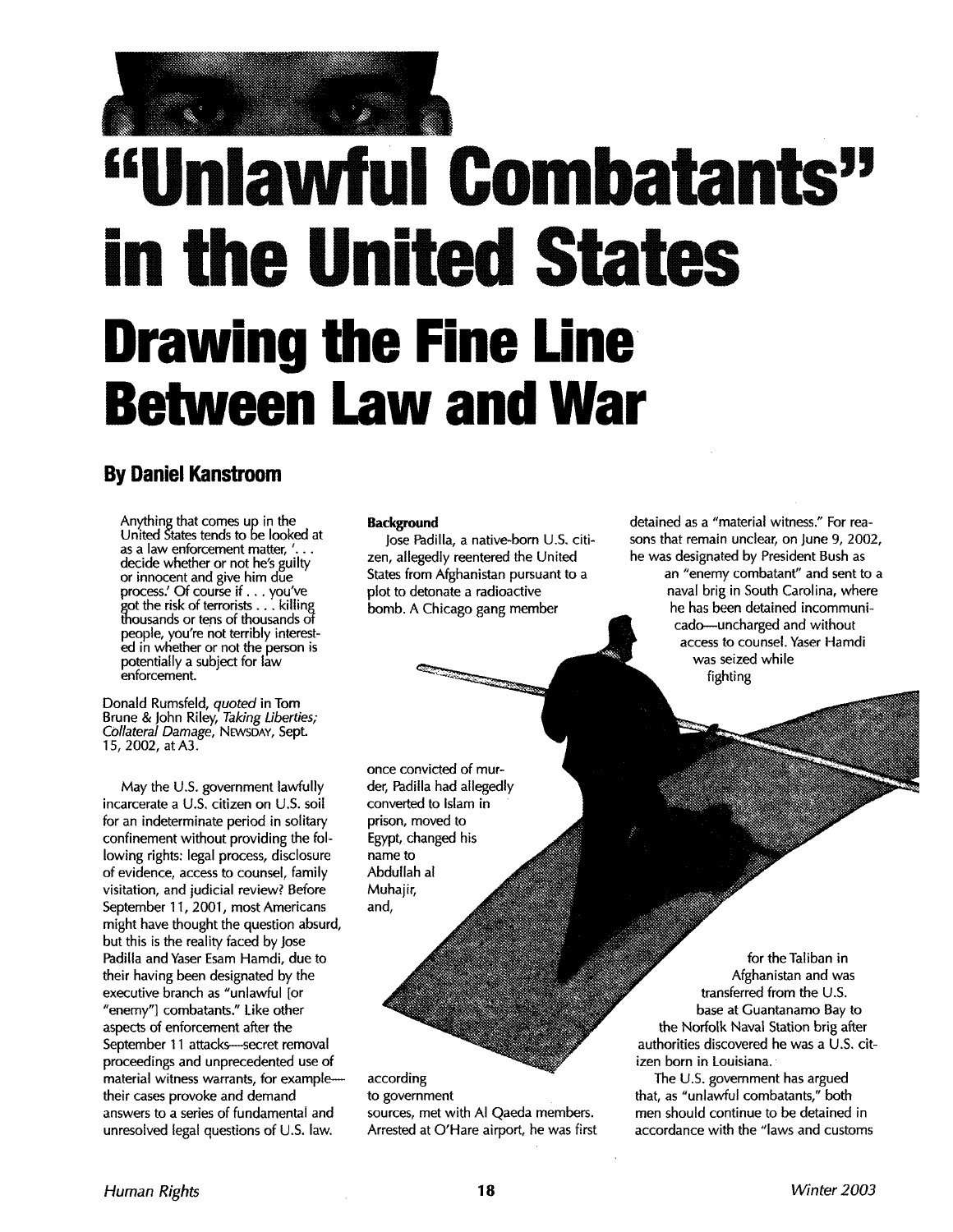of war," which would mean they have no rights as criminal defendants or, for that matter, as civil detainees under the U.S. Constitution. This precludes rights to due process, counsel, bail, or a speedy trial and leaves them caught in a shadowy post-September 11 no-man's land, awaiting resolution of their cases by courts before which they have never appeared, represented by lawyers with whom they have never spoken.

Fortunately, the U.S. rule of law is not so easily evaded as some members of the administration might wish. Both men's cases are currently under consideration by federal courts pursuant to writs of habeas corpus, Hamdi's before the U.S. Court of Appeals for the Fourth Circuit in Virginia and Padilla's before the U.S. District Court for the Southern District of New York. The specific issues in both cases are whether the men are entitled to counsel and what information the government must disclose, to whom, about its determination of each man's status as an unlawful combatant.

by this court." Such statements raise the fundamental question whether, as a citizen, he retains such a right, or his unlawful<sup>-</sup> combatant status-as determined by the government-deprives him of the panoply of constitutional protections available to U.S. citizens (or to any person detained within the United States by the government).

#### **What Is an "Unlawful Combatant"?**

The general rule of **U.S.** law has long been that civilian courts have jurisdiction over citizens detained **by** the military. See Ex parte Milligan, 71 **U.S.** (4 Wall.) 2 (1866) (a citizen arrested during Civil War for "holding communication with the enemy," "conspiring to seize munitions ... [and] liberate prisoners of war," and inciting rebellion could not be tried by military courts, so long as civilian courts were open. This principle was reiterated in Duncan v. Kahanamoku, 327 U.S. 304 (1946), which involved two trials of ordinary offenses in military

courts in Hawaii during World War II, while civilian courts were open. The government<br>sought to distinguish

In Padilla v. Bush, No. 02 Civ. 4445 (MBM) (S.D.N.Y.), the government has relied upon a classified document that has not been given to Padilla's lawyers, although it released an unclassified version and apparently has urged the court to review the classified version. Padilla's lawyers have argued that the court should not base a decision on either version of the docu-

Milligan because Hawaii was near the active theater of war and under threat of invasion, but the Court reversed both convictions.

The possibility of an exception to Milligan for "unlawful combatants"

### The general rule of U.S. law has long been that civilian courts have jurisdiction over citizens detained by the military.

ment until counsel are allowed to consult with their client and hear his response. As they wrote in their brief, "Jose Padilla should be granted the fundamental right to have his voice heard

derives from Ex parte Quirin, 317 U.S. 1 (1942), and the interstices of international law. Quirin dealt with a military commission trial of Nazi saboteurs, one of whom was a U.S. citizen. The Supreme

Court held that certain enemy belligerents--specifically those who "without uniform come secretly through the lines for the purpose of waging war"---may be detained without constitutional protections even if they are U.S. citizens:

[T]he law of war draws a distinction between **. ..,** lawful and unlawful combatants. Lawful combatants are subject to capture and detention as prisoners of war by opposing military forces. Unlawful combatants are likewise subject to capture and detention, but in addition they are subject to trial and punishment by military tribunals for acts which render their belligerency unlawful.

This distinction may also be found within the structures of international law, particularly the 1949 Geneva Conventions. The Geneva Conventions state that members of armed forces (such as Al Qaeda) qualify for prisoner of war status if they meet four criteria: (1) being commanded by a person responsible for subordinates; (2) having a fixed distinctive sign recognizable at a distance; (3) carrying arms openly; and (4) conducting operations in accordance with the laws and customs of war. Although it seems likely that Al Qaeda fighters would fail the last three criteria, the questionpotentially relevant to Hamdi--whether Taliban fighters should qualify as lawful combatants is a closer one. It should be noted, in any case, that Article 5 of the Third Geneva Convention requires that a tribunal determine whether a person is entitled to POW or even civilian status. Thus, every captured individual should be presumed a prisoner of war until determined otherwise by a competent tribunal.

Any person can theoretically be tried for war crimes, but those given POW status cannot be criminally tried for violent acts committed in battle. Some "unlawful combatants" could face trial by military tribunals, but the Bush Military Order of November 13, 2001, exempts U.S. citizens, which indicates that Padilla and Hamdi would end up in the civilian criminal justice system, as happened with John Walker Lindh.

Other distinctions between POW and unlawful combatant status involve the protections against forced interrogation and harsh detention conditions. Torture is prohibited against anyone under international and U.S. law, but POWs are more specifically protected than unlawful combatants against physical coercion and intensive interrogation.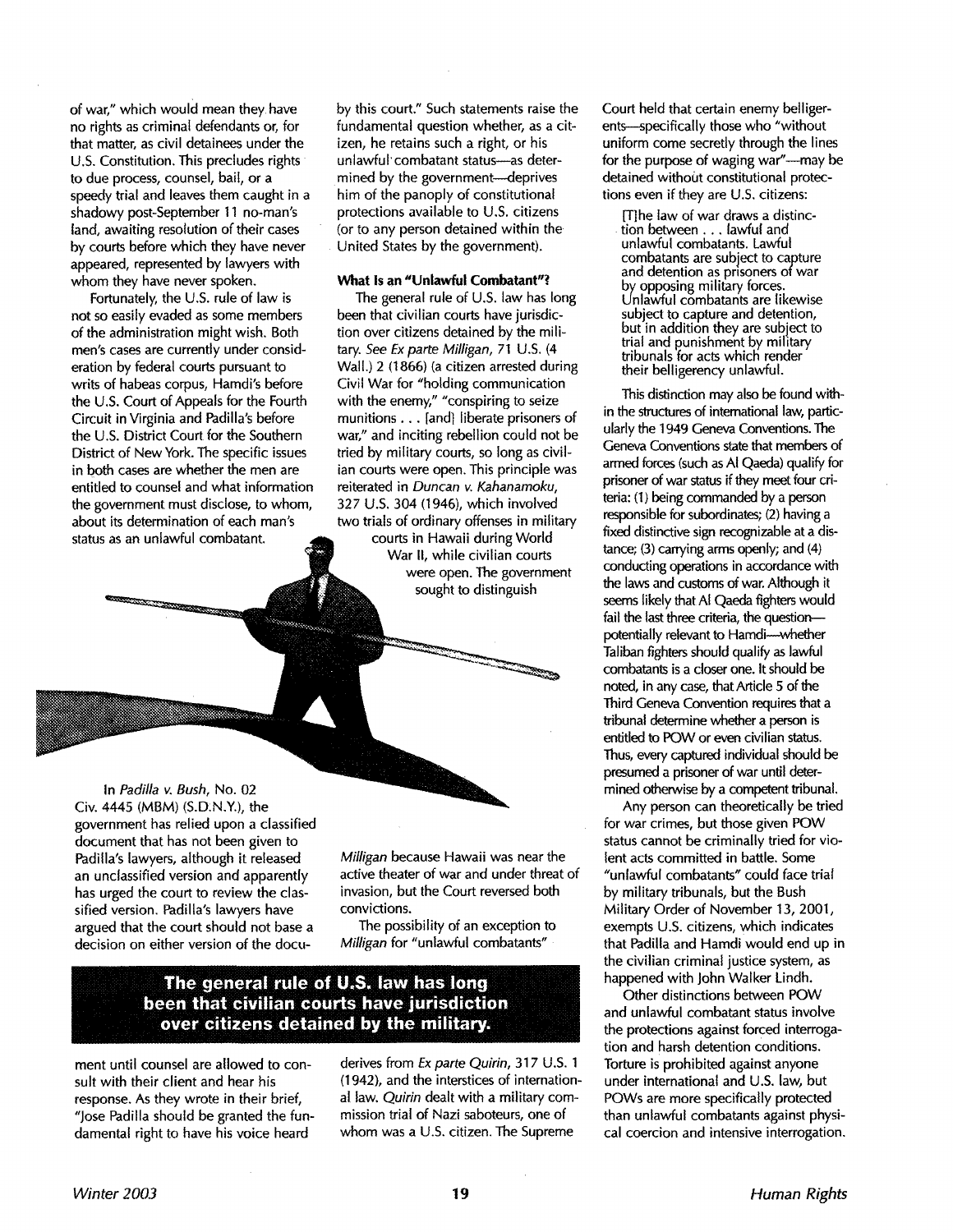Thus, unlawful combatants could face unmediated and unsupervised interrogation and be denied access to counsel, family, or virtually any nonmilitary personnel (with only the possible exception of the International Committee of the Red Cross). Further, Article 118 of the Convention requires that prisoners of war be "repatriated without delay after the cessation of active hostilities," but the administration may well believe some of its captives are too dangerous ever to be released. So long as **Al** Qaeda and its supporters exist, will the U.S. government agree there has been, in the words of the Geneva Conventions, a "cessation of active hostilities"?

#### **The Role of the Judicial Branch**

Textual constitutional authority for a meaningful judicial role begins with the Suspension Clause of the Constitution, which explicitly states that "the privilege of the Writ of Habeas Corpus shall not be suspended, unless when in Cases of Rebellion or Invasion the public Safety may require it." Courts have long construed this provision to maintain habeas review, even during times of declared war.

In Quirin the defendants had their status as "unlawful combatants" determined by a properly formed military commission expressly authorized by statute. The defendants had access to counsel throughout the proceedings and were ultimately able to seek judicial review of the findings of the commission. Quirin thus stands for the proposition that civilian courts should not, at the very least, categorically decline to review habeas cases where the government alleges that a person is an "unlawful" or "enemy" combatant.

The question of the proper scope of judicial review still remains open, however. Shortly after September **11,** Congress authorized the president to use all necessary and appropriate force against "nations, organizations, or persons he determines planned, authorized, committed, or aided the terrorist attacks [or] harbored such organizations or persons." Authorization for Use of Military Force, Pub. L. No. 107-40, 115 Stat. 224 (2001). The Fourth Circuit considered this authorization and the fact that the Hamdi case arose



in the context of foreign relations and national security, where a court's deference to the political branches of our national government is considerable [and the president wields] delicate, plenary and exclusive power **...** as the sole organ of the federal government in the field of international relations-a power which does not require as a basis for its exercise an act of Congress.

The court concluded that the president was acting in this case with statutory authorization from Congress, and that judicial deference extends to military designations of individuals as enemy combatants in times of active hostilities, as well as to their detention after capture on the field of battle.

In the context of long-term detention of noncitizens, however, the Supreme Court recently stated:

ITIhe Constitution may well preclude granting an administrative body the unreviewable authority to make determinations implicat- ing fundamental rights ... The serious constitutional problem arising out of a statute that, in these circumstances, permits an indefinite, perhaps permanent, deprivation of human liberty without any such protection is obvious.

#### Zadvydas v. Davis, 533 U.S. 678, 692 (2001).

Hamdi and Padilla, however, have not yet had the benefit of a status determination by any competent tribunal, military or otherwise.

#### **Rights of Unlawful Combatants**

The fundamental questions at issue in Hamdi v. Rumsfeld, 296 F.3d 278 (4th Cir. 2002), could not be more profound. Litigation up to the end of 2002 has centered on the rights of unlawful combatants to counsel and release. The government has stated that "enemy combatants who are captured and detained on the battlefield in a foreign land" have "no general right under the laws and customs of war, or the Constitution ... to meet with counsel concerning their detention, much less to meet with counsel in private, without military authorities present."

On May 10, 2002, the federal public defender for the Eastern District of Virginia filed a habeas corpus petition challenging the government's detention of Hamdi, naming Hamdi and himself as next friend as petitioners and seeking (1) "private and unmonitored communications" between the detainee and his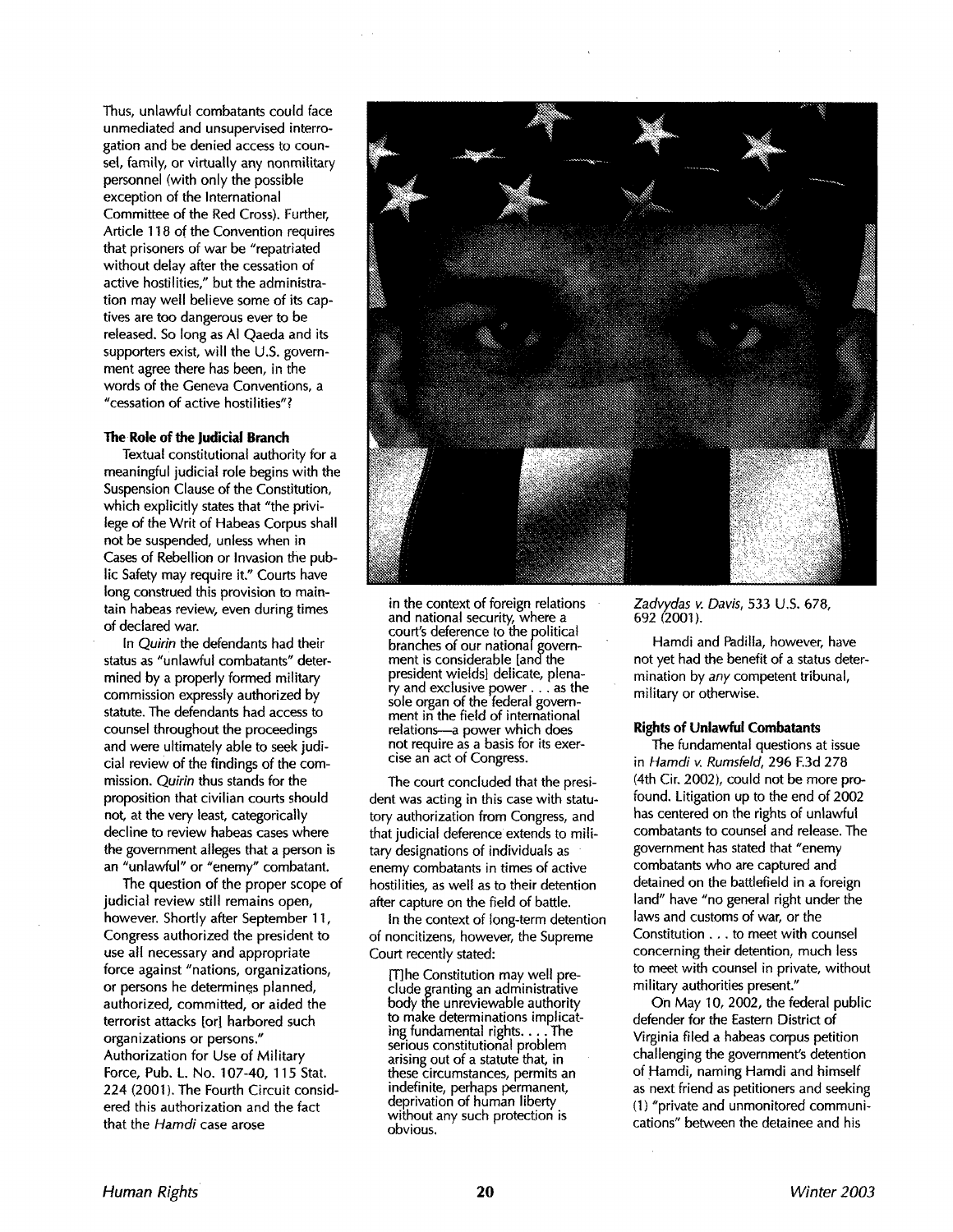counsel; (2) an end to all interrogations; and (3) the release of Hamdi from "Respondents' unlawful custody." The district court held that Hamdi must be allowed to meet with his attorney because of "fundamental justice provided under the Constitution of the United States." (Although there is general agreement that the Sixth Amendment right to counsel would not apply to a formally uncharged "unlawful combatant.") The court specified that this meetgovernment, in short, asserted that its determinations "are the first and final word." Hamdi at 283. Fortunately, the court declined to embrace so sweeping a proposition that any U.S. citizen alleged to be an enemy combatant could be detained indefinitely without charges or counsel on the government's say-so, with no meaningful judicial review.

It seems the government has retreated from an extreme position, albeit

#### Our judicial system must confront assertions of executive authority that would have been unthinkable a short time ago.

ing was to be private, with only Hamdi, the attorney, and the interpreter present; without military personnel; and free from listening or recording devices of any kind.

The United States quickly filed a motion for stay pending appeal of the district court's unmonitored-access order, and the Fourth Circuit granted the stay. In the meantime, Hamdi's father filed a separate petition for a writ of habeas corpus, although he did not request that counsel be granted unmonitored access to his son. The district court granted the petition in part, and the United States again appealed. At this point, the Fourth Circuit began to consider the hard constitutional questions presented by Hamdi's case and remanded for development of a fuller record.

Hamdi's public defender has argued that "no evidence has been submitted to support" Hamdi's status as an enemy combatant and that Hamdi, as a U.S. citizen detained in the United States, is entitled to constitutional protections, including unmonitored access to counsel. The Fourth Circuit, without specifying a precise standard, decided the district court had not adequately addressed these fundamental questions. The court did, however, reject the invitation of the government to dismiss the petition in its entirety based on the argument that "given the constitutionally limited role of the courts in reviewing military decisions, courts may not secondguess the military's determination that an individual is an enemy combatant and should be detained as such." The

slightly, as the litigation has progressed. The government sought to file an ex parte supplemental declaration that, it said, would discuss "the military's determination to detain petitioner Hamdi as an enemy combatant." The district court, after hearing the government's evidence, found it insufficient to establish such status because it failed to substantiate the primary witness's authority to make such determinations for the executive, to specify the nature of Hamdi's alleged affiliation with the Taliban, or to include almost all of the specific evidence on which its conclusions rested. The district court then ordered the government to produce further information (for review in camera) to support the designation of Hamdi as "enemy combatant" and to explain why he must be held incommunicado.

Padilla's case, though not as far along as that of Hamdi, seems likely to raise similar issues. Most recently, on December 4, 2002, U.S. Dictrict Judge Michael Mukasey ruled that Padilla has the right to challenge his detention in court and, therefore, to consult with counsel. It appears certain that the government will appeal this ruling, as it did in Hamdi's case. The judge has not yet decided, however, whether there is enough evidence to support the administration's finding that Padilla is an "unlawful combatant."

#### **Conclusion**

In a recent case brought by the Detroit Free Press against John Ashcroft, 303 F.3d 681 (6th Cir. 2002), the court stated, "Democracies die behind closed doors." Our judicial system now seems

tasked with confronting assertions of executive authority within the United States that would have been almost unthinkable a short time ago. Perhaps our courts should recall the admonition in Milligan, written in the aftermath of the Civil War: "The Constitution of the United States, is a law for rulers and people, equally in war and peace, and covers with the shield of its protection all classes of men, at all times, and under all circumstances."

Daniel Kanstroom is an associate clinical professor and director of the Boston College Immigration andAsylum Project in Massachusetts.

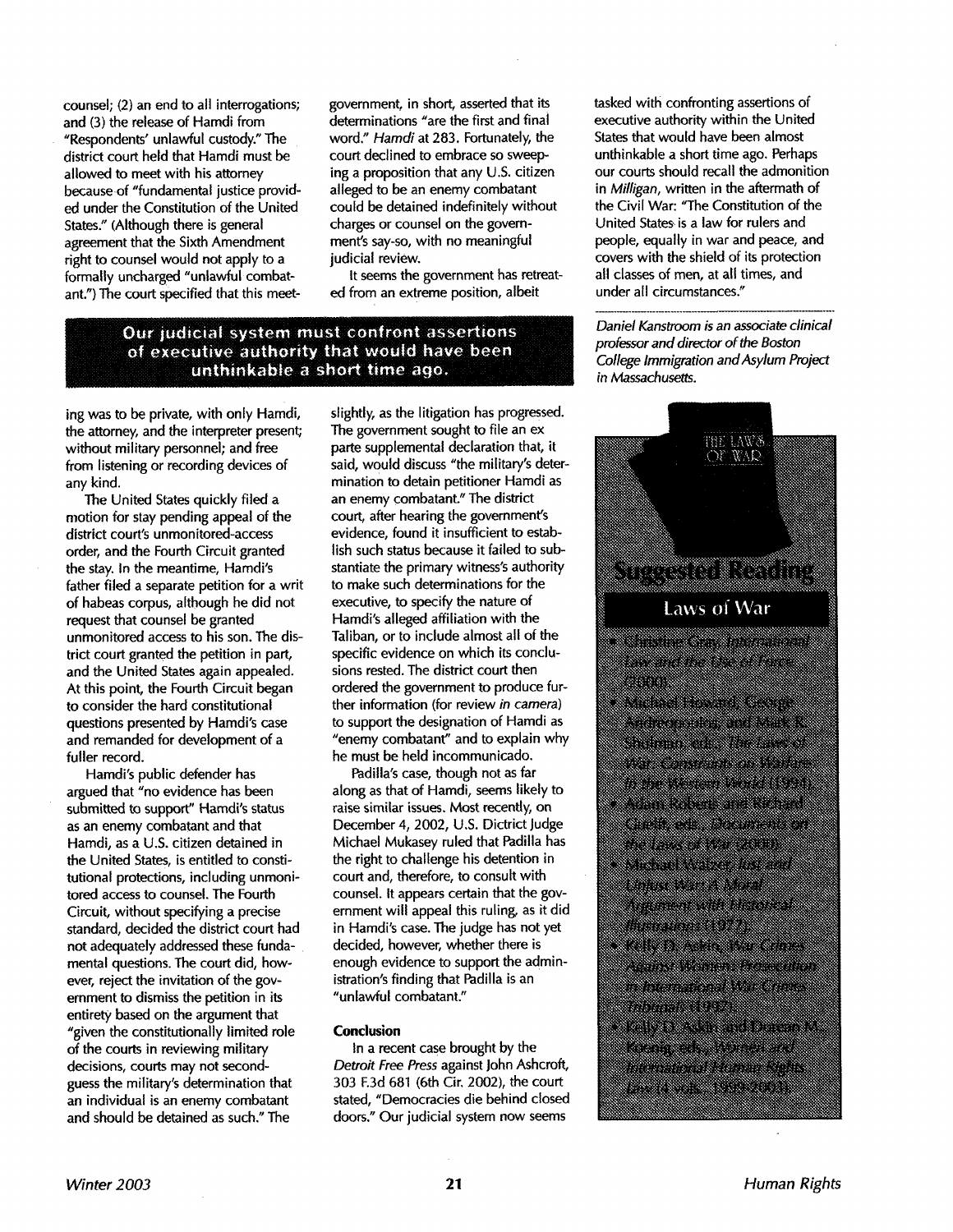## **Introduction**

continued from page 2

The United States should adopt a policy of being a friend who shares its legendary resources and wealth with the 800 million persons in the global village who are chronically malnourished. The nation needs a new foreign policy that lives up to the ideals of human rights proclaimed in the United Nations Charter. The United States and all of the 190 nations of the earth pledged in Articles 55 and 56 of the UN Charter that they would help one another attain the newly recognized political and economic rights that now constitute the public morality of the world. This cannot be done so long as the United States relies almost exclusively on its military prowess for its foreign policy. Lawyers of America have to act as moral architects who will restrain the impetuous policies of the government that teach that violence, armed conflict, and military might can solve the moral, spiritual, and human problems that overwhelm much of humanity.

Robert **F** Drinan, **5.).,** is a professor at Georgetown University Law Center in Washington, *D.C.,* and a former member of the **U.S.** House of Representatives.

## **Debate over War Powers**

continued from page 7

its arguments moved from the idea that Iraq was somehow behind the terrorist attacks; to a declaration that Iraq, Iran, and North Korea constituted an "Axis of Evil"; to a general justification based on Iraq's use of weapons of mass destruction (WMD) and its animosity to the United States; and finally to a moral imperative. Only after the Security Council took up the debate did the administration take a position that Iraq must be disarmed. Despite the shifting rationalizations, the administration's goal has remained the same: the United States will use all means necessary to

depose Saddam Hussein. And yet, despite the obvious lack of an instant and overwhelming threat, the administration claimed for nearly a year that it did not need congressional authorization for such a war. Moreover, even as the president signed the Joint Resolution, his press secretary maintained that the authorization was unnecessary.

Constitutionally, the president has the unilateral authority to commit U.S. troops to Iraq or another rogue state under the newly promulgated preemption policy of the National Security Strategy only if he can show that such an action constitutes response to a sudden or imminent attack. The administration has provided no evidence that Iraq had invaded or intends to invade the United States (i.e., as a sponsor of September 11), let alone that it will do so imminently. Absent such evidence, congressional approval is needed. This conclusion is based upon the following three points:

First, the scale of military action necessary to force a regime change in Iraq (or any relatively stable state) strongly suggests the action would be a "war" as defined by the Constitution. In the most recent judicial opinion on the subject, Dellums v. Bush, a federal district court found "no hesitation in concluding that an offensive entry into Iraq by several hundred thousand United States servicemen **...** could be described as a 'war' within the meaning of [the War Powers Clause]." Dellums v. Bush, **725** F, Supp. 1141 (D.D.C. 1990). Congress would more likely acquiesce to unilateral executive decisions involving relatively small forces, but it cannot waive its constitutional war powers.

Deployment of 200,000 or more troops (or, even a smaller force deployment in conjunction with a massive aerial assault), as the Pentagon has proposed, is practically and qualitatively different from the scale of other recent U.S. military interventions, except for the Vietnam and Gulf Wars (for which the president specifically sought and received congressional authorization).

Second, invading Iraq to effect a regime change is clearly not an example of repelling a sudden or imminent attack. At least since 1993 when Iraq may have attempted to assassinate former President Bush, Saddam Hussein has neither used force against or directly threatened the United States or its vital interests (aside from attacks on allied aircraft patrolling the no-fly zones above Iraq). According to National Security Advisor Condoleezza Rice, any threat that Iraq poses is not of an immediate nature; if it were, the president already would have acted. Thus, characterizing an invasion of Iraq as repelling a sudden or imminent attack under these circumstances dangerously distorts the Founders' intent to limit the Executive's authority.

Third, time limitations help to clarify the boundary between executive and legislative war powers with regard to repelling "sudden attack." The president has the authority and obligation to repel sudden attacks because there is no time to deliberate, and an individual can act faster than Congress. A president who feared rejection of war plans might not want them subjected to congressional scrutiny, but that decision does not belong solely to the president.

#### National Security Strategy

The administration has made clear that Iraq may not be its only target. On September 20, 2002, the president issued the National Security Strategy, which proclaims that in order to "forestall or prevent **...** hostile acts by our adversaries, the United States will, if necessary act preemptively. . . . [I]n an age where the enemies of civilization openly and actively seek the world's most destructive technologies, the United States cannot remain idle where dangers gather."

Under the doctrine of preemption, the administration claims the right to launch wars to prevent harm to **U.S.** interests: in essence claiming the United States may decide unilaterally to preemptively invade another country. This policy applies not only to Iraq but also to any state that helps put weapons of mass destruction in the hands of terrorists. Indeed, in light of recent information about North Korea's nuclear weapons program, this could well be the next point on the Axis of Evil to face a preemptive war.

#### **Conclusion**

The issues remain timely and relevant: must the president seek congressional authorization to order preemptive